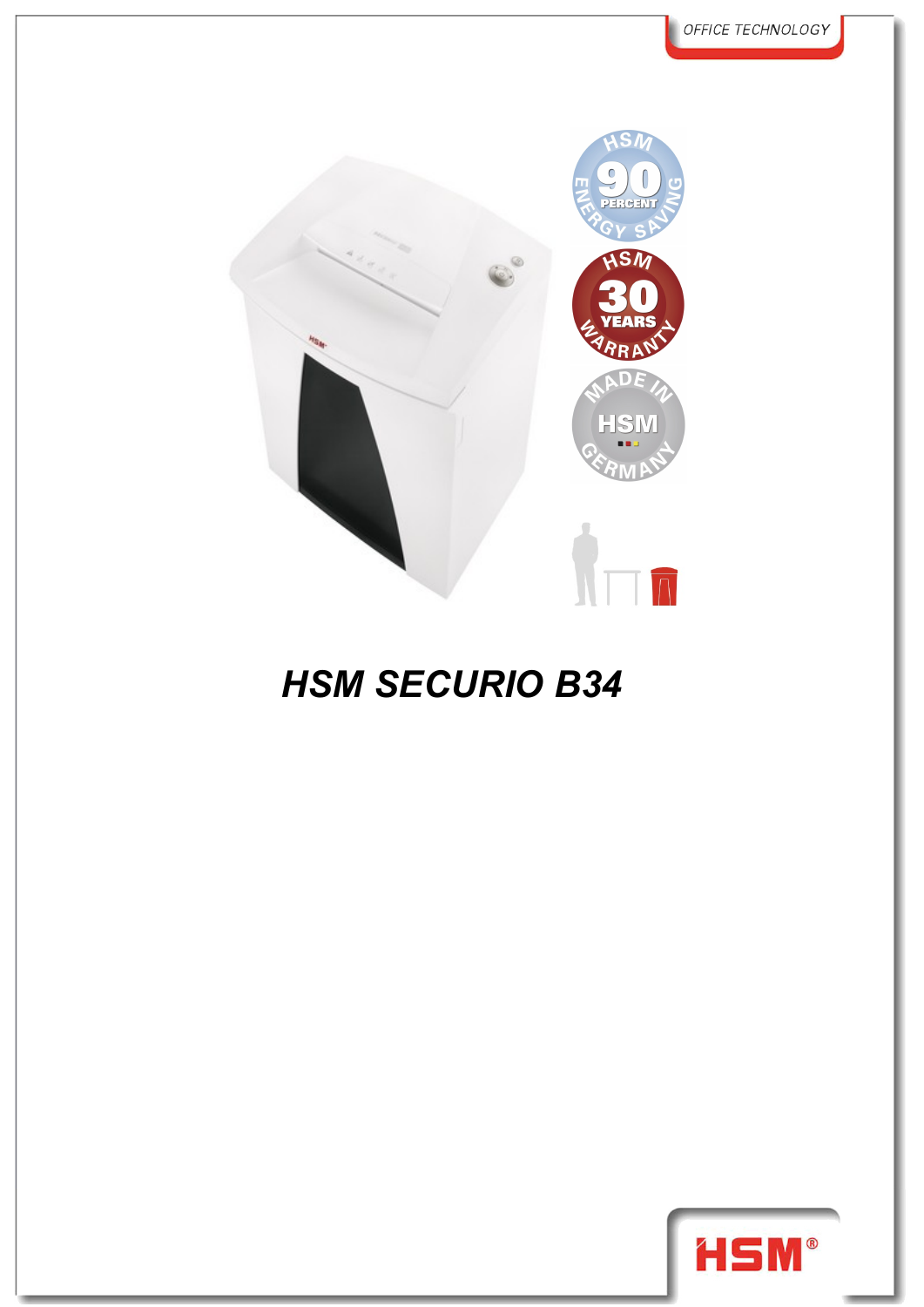Mobile, very high performance model for deskside use. Shreds credit and store cards with ease as well as CDs in security levels 2 and 3 (details see below). Folding safety element, in the security levels 2 and 3 with infeed slot for CDs. Multi-function operating button and reversing button. Auto-reverse in the event of a paper jam. Economic energy management (EMCS). Quiet operating sound. Filling level display through inspection window. With removable, reusable waste bag. Special CD waste bag for correctly sorted separation of the shredded material. Made in Germany.

| Product type description               | SECURIO B34 3,9mm             | SECURIO B34 5,8mm             |
|----------------------------------------|-------------------------------|-------------------------------|
| Order number                           | 1840111                       | 1841111                       |
| <b>EAN Code</b>                        | 4026631025157                 | 4026631025164                 |
| Shredder material                      | $\Box \oslash - \Box \oslash$ | $\Box \oslash - \Box \oslash$ |
| Cutting type                           | strip cut                     | strip cut                     |
| Security level                         | $\overline{2}$                | $\overline{2}$                |
| Cutting width                          | 3.9 mm                        | 5.8 mm                        |
| Particle length                        |                               |                               |
| Cutting capacity (70g/m <sup>2</sup> ) | 25 - 27 sheet                 | 30 - 32 sheet                 |
| Cutting capacity (80g/m <sup>2</sup> ) | 22 - 24 sheet                 | 26 - 28 sheet                 |
| Intake width                           | 310 mm                        | 310 mm                        |
| Container volume                       | 1001                          | 1001                          |
| Cutting speed                          | 88 mm/s                       | 88 mm/s                       |
| Noise level (idle operation)           | 56 dB                         | 56 dB                         |
| eclass 5.1                             | 24320704                      | 24320704                      |
| Power consumption of the motor         | 590 W                         | 590 W                         |
| Voltage                                | 230 V                         | 230 V                         |
| Frequency                              | 50 Hz                         | 50 Hz                         |
| Warranty period (months)               | 24                            | 24                            |
| Depth                                  | 439 mm                        | 439 mm                        |
| Width                                  | 541 mm                        | 541 mm                        |
| Height                                 | 845 mm                        | 845 mm                        |
| Weight                                 | 34.5 kg                       | 34.5 kg                       |
|                                        |                               |                               |

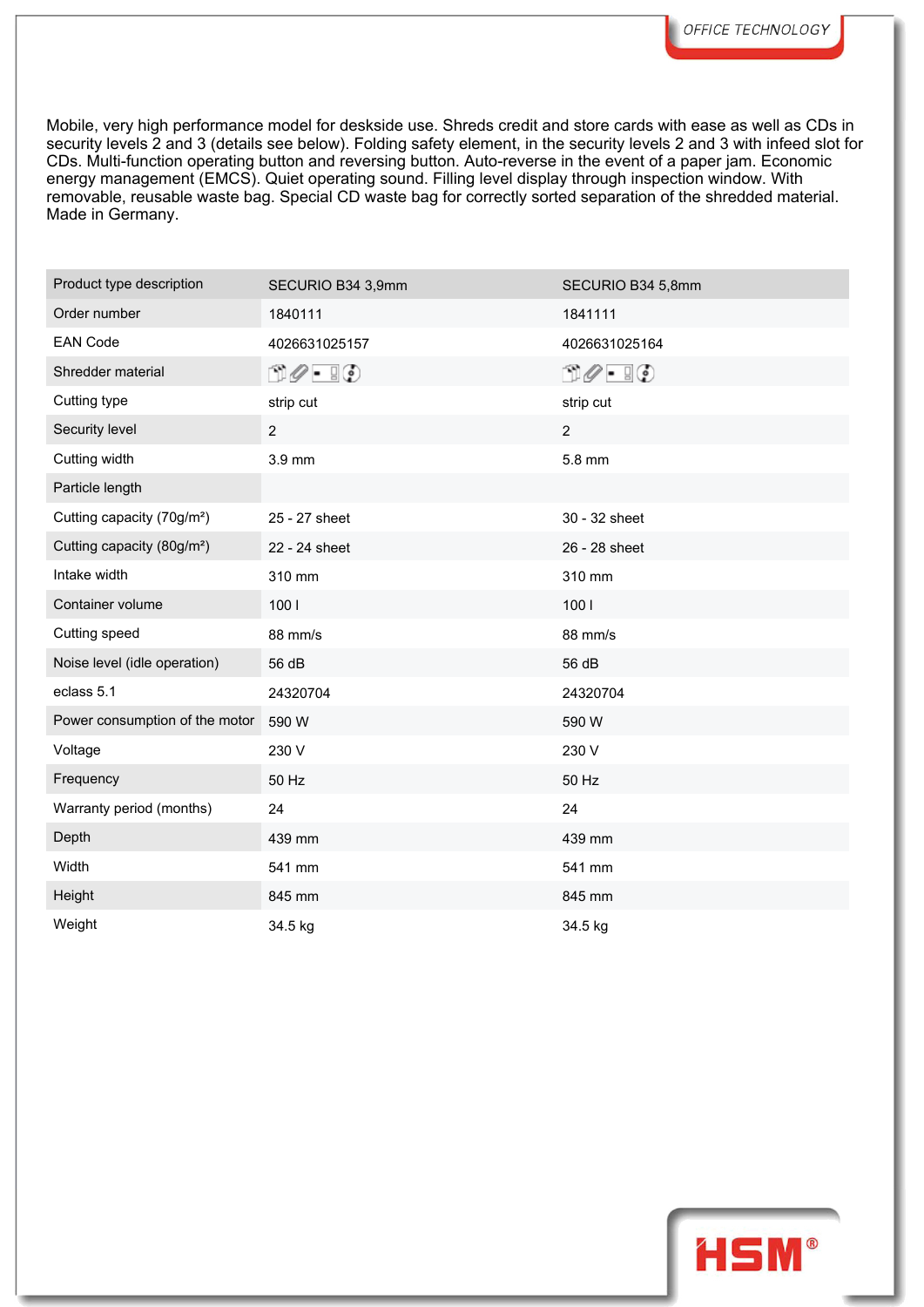| Product type description               | SECURIO B34 4,5x30mm                             | SECURIO B34 1,9x15mm           |
|----------------------------------------|--------------------------------------------------|--------------------------------|
| Order number                           | 1843111                                          | 1842111                        |
| <b>EAN Code</b>                        | 4026631025188                                    | 4026631025171                  |
| Shredder material                      | $\mathbb{D}\mathscr{O}$ - $\mathbb{F}\mathbb{Q}$ | $\square\oslash\cdot\,\square$ |
| Cutting type                           | particle cut                                     | particle cut                   |
| Security level                         | $\mathfrak{S}$                                   | $\overline{4}$                 |
| Cutting width                          | 4.5 mm                                           | $1.9$ mm                       |
| Particle length                        | 30,00 mm                                         | 15,00 mm                       |
| Cutting capacity (70g/m <sup>2</sup> ) | 20 - 22 sheet                                    | 13 - 14 sheet                  |
| Cutting capacity (80g/m <sup>2</sup> ) | 17 - 19 sheet                                    | 11 - 12 sheet                  |
| Intake width                           | 310 mm                                           | 310 mm                         |
| Container volume                       | 1001                                             | 1001                           |
| Cutting speed                          | 80 mm/s                                          | 80 mm/s                        |
| Noise level (idle operation)           | 56 dB                                            | 56 dB                          |
| eclass 5.1                             | 24320704                                         | 24320704                       |
| Power consumption of the motor         | 590 W                                            | 590 W                          |
| Voltage                                | 230 V                                            | 230 V                          |
| Frequency                              | 50 Hz                                            | 50 Hz                          |
| Warranty period (months)               | 24                                               | 24                             |
| Depth                                  | 439 mm                                           | 439 mm                         |
| Width                                  | 541 mm                                           | 541 mm                         |
| Height                                 | 845 mm                                           | 845 mm                         |
| Weight                                 | 42 ka                                            | 42 kg                          |

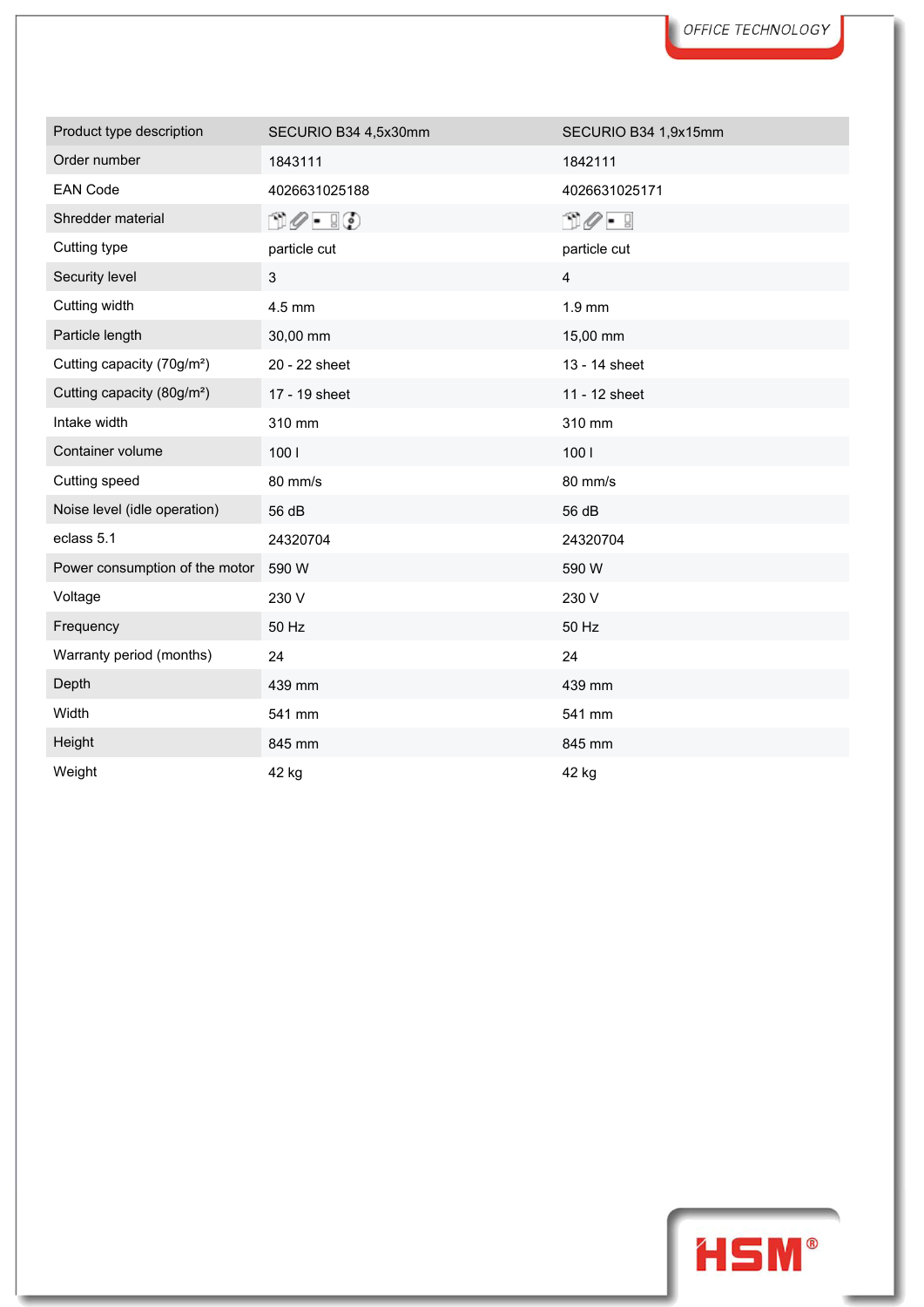| Product type description               | SECURIO B34 1x5mm | SECURIO B34 3,9 mm PAPERcontrol                  |
|----------------------------------------|-------------------|--------------------------------------------------|
| Order number                           | 1844111           | 1840111P                                         |
| <b>EAN Code</b>                        | 4026631030861     | 4026631031646                                    |
| Shredder material                      | n.                | $\mathbb{D}\mathscr{O}$ - $\mathbb{F}\mathbb{Q}$ |
| Cutting type                           | particle cut      | strip cut                                        |
| Security level                         | HS Level 6        | $\overline{2}$                                   |
| Cutting width                          | 1mm               | 3.9 mm                                           |
| Particle length                        | 5,00 mm           |                                                  |
| Cutting capacity (70g/m <sup>2</sup> ) | 6 sheet           | 25 - 27 sheet                                    |
| Cutting capacity (80g/m <sup>2</sup> ) | 5 sheet           | 22 - 24 sheet                                    |
| Intake width                           | 310 mm            | 310 mm                                           |
| Container volume                       | 1001              | 1001                                             |
| Cutting speed                          | 80 mm/s           | 88 mm/s                                          |
| Noise level (idle operation)           | 56 dB             | 56 dB                                            |
| eclass 5.1                             | 24320704          | 24320704                                         |
| Power consumption of the motor         | 590 W             | 590 W                                            |
| Voltage                                | 230 V             | 230 V                                            |
| Frequency                              | 50 Hz             | 50 Hz                                            |
| Warranty period (months)               |                   | 24                                               |
| Depth                                  | 439 mm            | 439 mm                                           |
| Width                                  | 541 mm            | 541 mm                                           |
| Height                                 | 845 mm            | 845 mm                                           |
| Weight                                 | 42 ka             | 35 ka                                            |

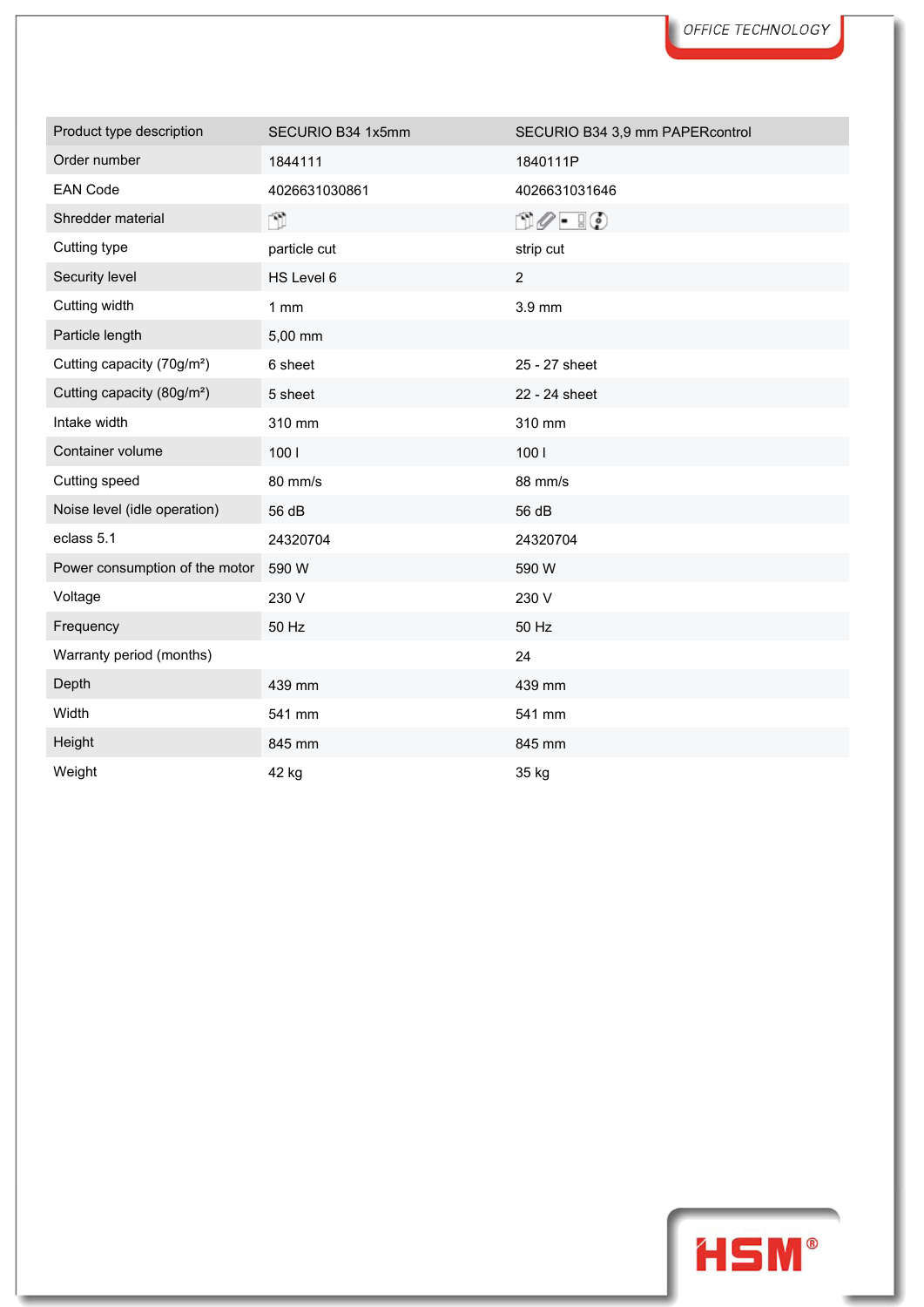| Product type description               | SECURIO B34 5,8 mm PAPERcontrol                  | SECURIO B34 4,5x30 mm Oiler   |
|----------------------------------------|--------------------------------------------------|-------------------------------|
| Order number                           | 1841111P                                         | 18431110                      |
| <b>EAN Code</b>                        | 4026631031639                                    | 4026631031608                 |
| Shredder material                      | $\mathbb{D}\mathscr{O}$ - $\mathbb{F}\mathbb{Q}$ | $\Box\oslash$ - $\Box\oslash$ |
| Cutting type                           | strip cut                                        | particle cut                  |
| Security level                         | $\overline{2}$                                   | $\mathfrak{S}$                |
| Cutting width                          | 5.8 mm                                           | 4.5 mm                        |
| Particle length                        |                                                  | 30,00 mm                      |
| Cutting capacity (70g/m <sup>2</sup> ) | 30 - 32 sheet                                    | 20 - 22 sheet                 |
| Cutting capacity (80g/m <sup>2</sup> ) | 26 - 28 sheet                                    | 17 - 19 sheet                 |
| Intake width                           | 310 mm                                           | 310 mm                        |
| Container volume                       | 1001                                             | 1001                          |
| Cutting speed                          | 88 mm/s                                          | 80 mm/s                       |
| Noise level (idle operation)           | 56 dB                                            | 56 dB                         |
| eclass 5.1                             | 24320704                                         | 24320704                      |
| Power consumption of the motor         | 590 W                                            | 590 W                         |
| Voltage                                | 230 V                                            | 230 V                         |
| Frequency                              | 50 Hz                                            | 50 Hz                         |
| Warranty period (months)               | 24                                               | 24                            |
| Depth                                  | 439 mm                                           | 439 mm                        |
| Width                                  | 541 mm                                           | 541 mm                        |
| Height                                 | 845 mm                                           | 845 mm                        |
| Weight                                 | 35 ka                                            | 42 kg                         |

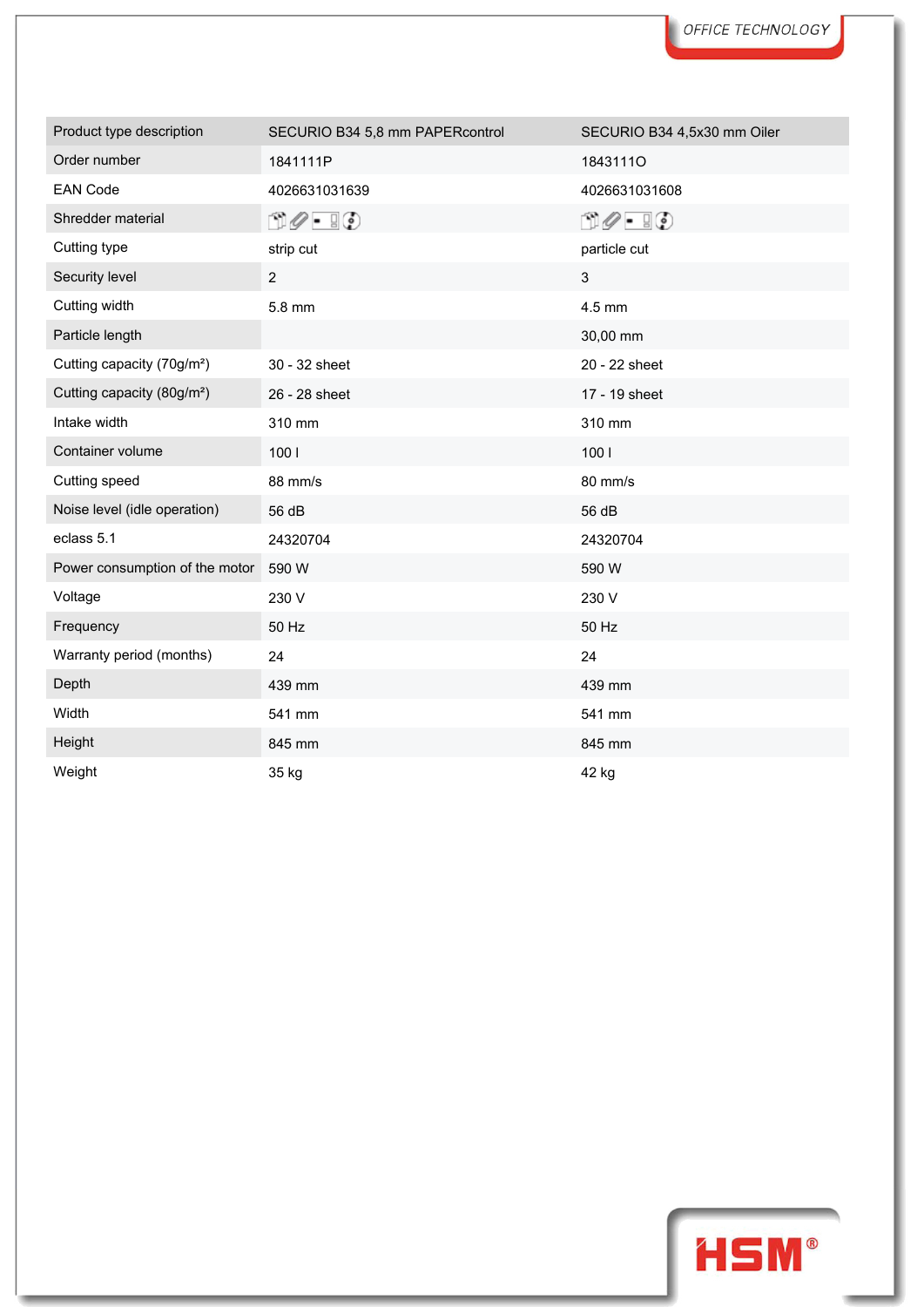| Product type description               | SECURIO B34 4,5x30 mm PAPERcontrol                 | SECURIO B34 4,5x30 mm Oiler + PAPERcontrol |
|----------------------------------------|----------------------------------------------------|--------------------------------------------|
| Order number                           | 1843111P                                           | 1843111Q                                   |
| <b>EAN Code</b>                        | 4026631031653                                      | 4026631031684                              |
| Shredder material                      | $\mathbb{D} \mathscr{O}$ - $\mathbb{F} \mathbb{Q}$ | $\Box \oslash \cdot \ \Box \oslash$        |
| Cutting type                           | particle cut                                       | particle cut                               |
| Security level                         | 3                                                  | 3                                          |
| Cutting width                          | $4.5$ mm                                           | 4.5 mm                                     |
| Particle length                        | 30,00 mm                                           | 30,00 mm                                   |
| Cutting capacity (70g/m <sup>2</sup> ) | 20 - 22 sheet                                      | 20 - 22 sheet                              |
| Cutting capacity (80g/m <sup>2</sup> ) | 17 - 19 sheet                                      | 17 - 19 sheet                              |
| Intake width                           | 310 mm                                             | 310 mm                                     |
| Container volume                       | 1001                                               | 1001                                       |
| Cutting speed                          | 80 mm/s                                            | 80 mm/s                                    |
| Noise level (idle operation)           | 56 dB                                              | 56 dB                                      |
| eclass 5.1                             | 24320704                                           | 24320704                                   |
| Power consumption of the motor         | 590 W                                              | 590 W                                      |
| Voltage                                | 230 V                                              | 230 V                                      |
| Frequency                              | 50 Hz                                              | 50 Hz                                      |
| Warranty period (months)               | 24                                                 | 24                                         |
| Depth                                  | 439 mm                                             | 439 mm                                     |
| Width                                  | 541 mm                                             | 541 mm                                     |
| Height                                 | 845 mm                                             | 845 mm                                     |
| Weight                                 | 42.5 ka                                            | 43.5 kg                                    |

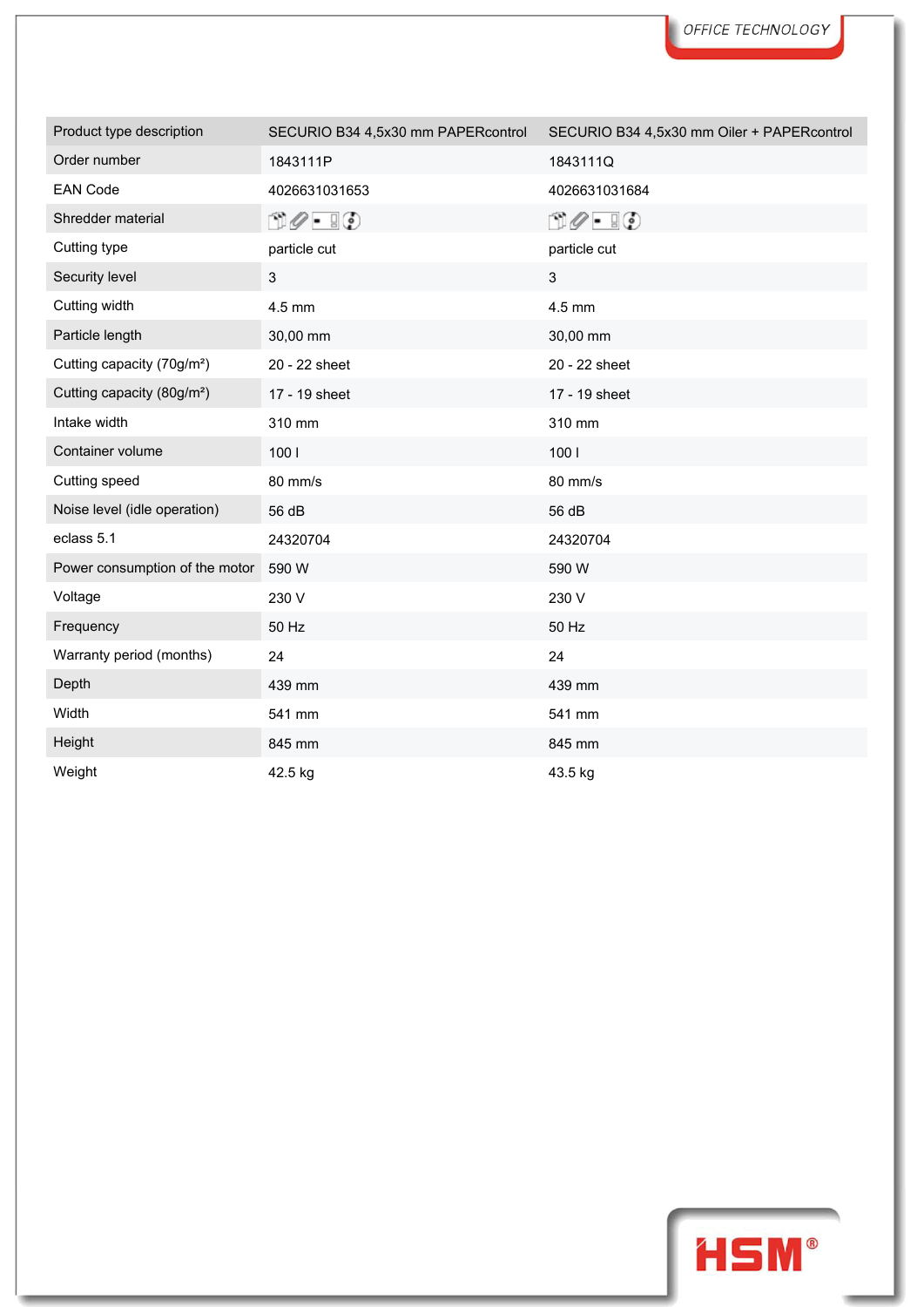| Product type description               | SECURIO B34 1,9x15 mm Oiler | SECURIO B34 1,9x15 mm PAPERcontrol |
|----------------------------------------|-----------------------------|------------------------------------|
| Order number                           | 18421110                    | 1842111P                           |
| <b>EAN Code</b>                        | 4026631031615               | 4026631031660                      |
| Shredder material                      | O 0 - 9                     | O 0 - 9                            |
| Cutting type                           | particle cut                | particle cut                       |
| Security level                         | $\overline{\mathbf{4}}$     | $\overline{\mathbf{4}}$            |
| Cutting width                          | 1.9 mm                      | $1.9$ mm                           |
| Particle length                        | 15,00 mm                    | 15,00 mm                           |
| Cutting capacity (70g/m <sup>2</sup> ) | 13 - 14 sheet               | 13 - 14 sheet                      |
| Cutting capacity (80g/m <sup>2</sup> ) | 11 - 12 sheet               | 11 - 12 sheet                      |
| Intake width                           | 310 mm                      | 310 mm                             |
| Container volume                       | 100                         | 1001                               |
| Cutting speed                          | 80 mm/s                     | 80 mm/s                            |
| Noise level (idle operation)           | 56 dB                       | 56 dB                              |
| eclass 5.1                             | 24320704                    | 24320704                           |
| Power consumption of the motor         | 590 W                       | 590 W                              |
| Voltage                                | 230 V                       | 230 V                              |
| Frequency                              | 50 Hz                       | 50 Hz                              |
| Warranty period (months)               | 24                          | 24                                 |
| Depth                                  | 439 mm                      | 439 mm                             |
| Width                                  | 541 mm                      | 541 mm                             |
| Height                                 | 845 mm                      | 845 mm                             |
| Weight                                 | 42 kg                       | 42.5 kg                            |

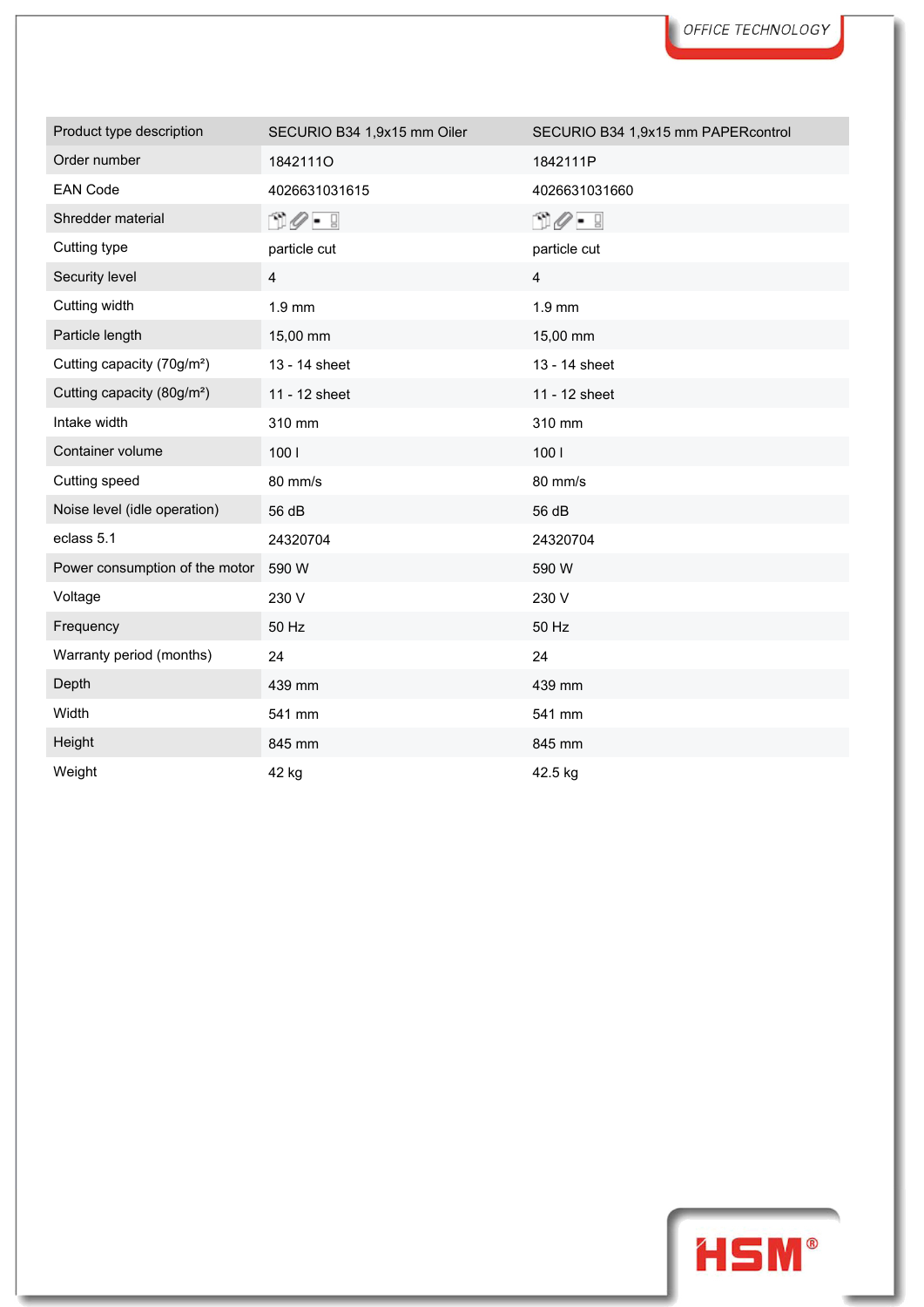| Product type description               | SECURIO B34 1,9x15 mm Oiler + PAPERcontrol | SECURIO B34 1x5 mm Oiler |
|----------------------------------------|--------------------------------------------|--------------------------|
| Order number                           | 1842111Q                                   | 18441110                 |
| <b>EAN Code</b>                        | 4026631031691                              | 4026631031622            |
| Shredder material                      | O 0 - 9                                    | Ñ                        |
| Cutting type                           | particle cut                               | particle cut             |
| Security level                         | 4                                          | HS Level 6               |
| Cutting width                          | $1.9$ mm                                   | $1 \text{ mm}$           |
| Particle length                        | 15,00 mm                                   | 5,00 mm                  |
| Cutting capacity (70g/m <sup>2</sup> ) | 13 - 14 sheet                              | 6 sheet                  |
| Cutting capacity (80g/m <sup>2</sup> ) | 11 - 12 sheet                              | 5 sheet                  |
| Intake width                           | 310 mm                                     | 310 mm                   |
| Container volume                       | 1001                                       | 1001                     |
| Cutting speed                          | 80 mm/s                                    | 80 mm/s                  |
| Noise level (idle operation)           | 56 dB                                      | 56 dB                    |
| eclass 5.1                             | 24320704                                   | 24320704                 |
| Power consumption of the motor         | 590 W                                      | 590 W                    |
| Voltage                                | 230 V                                      | 230 V                    |
| Frequency                              | 50 Hz                                      | 50 Hz                    |
| Warranty period (months)               | 24                                         |                          |
| Depth                                  | 439 mm                                     | 439 mm                   |
| Width                                  | 541 mm                                     | 541 mm                   |
| Height                                 | 845 mm                                     | 845 mm                   |
| Weight                                 | 43.5 kg                                    | 42 kg                    |